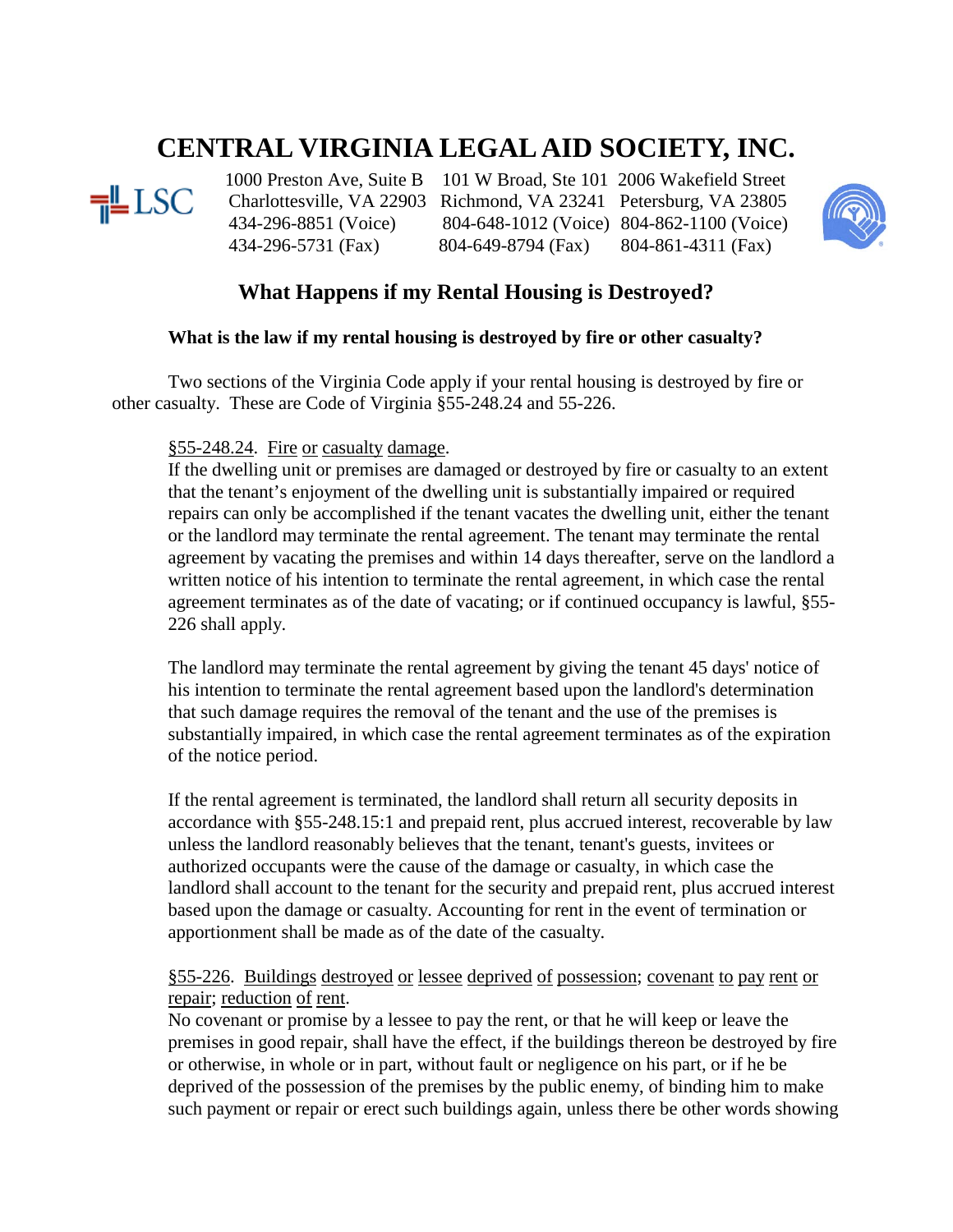it to be the intent of the parties that he should be so bound. But in case of such destruction there shall be a reasonable reduction of the rent for such time as may elapse until there be again upon the premises buildings of as much value to the tenant for his purposes as what may have been so destroyed; and, in case of such deprivation of possession, a like reduction until possession of the premises be restored to him.

#### **What does this mean?**

It means you can end your lease by giving your landlord a written notice within 14 days of the day you leave. If you do this, you owe no rent after the day you leave, as long as the fire or casualty was not your fault. It also means your landlord can end your lease by giving you a written 45 day notice to vacate. If your landlord does this, you owe no rent after the 45 day notice period.

Even if you don't give a written notice to your landlord, your lease can be viewed as ended if the rental housing can't be lived in. If you want to be sure your lease is ended, it is best to give written notice to your landlord.

#### **What about my rent? What about my security deposit?**

You owe no rent after the day you leave. If you paid rent for a period of time after the day you left, your landlord must refund this unearned rent along with your security deposit. Under Code of Virginia §55-248.15:1, your landlord is required to return your security deposit and any earned interest (if the deposit was held more than 13 months), minus any deductions, within 45 days after you leave. Be sure to give the landlord your new address, in writing.

The landlord may keep your security deposit to cover tenant-caused damage, unpaid rent, late charges, and other charges agreed to in your lease. As long as you were not at fault or careless, the security deposit can't be used to pay for normal wear and tear on the property. The landlord must give you a list of all deductions from the security deposit within 45 days after you left. The landlord may deduct any unpaid rent, late fees, other charges agreed to in your lease, and the cost to repair tenant-caused damage beyond normal wear and tear.

#### **Does my landlord have to pay for my damaged property?**

Usually not, unless your landlord was at fault. If you have renter's insurance, that should cover your damaged property. If you don't have renter's insurance and if your landlord was at fault, you may want to sue your landlord for money damages.

#### **Does my landlord have to let me get my property from the damaged rental housing?**

Yes, but probably not right away. Your landlord and the authorities may reasonably control access to the damaged rental housing for health and safety reasons. Common sense and safety control. If your landlord unreasonably denies access to the damaged rental housing to let you get your property, you may want to sue your landlord for return of your property.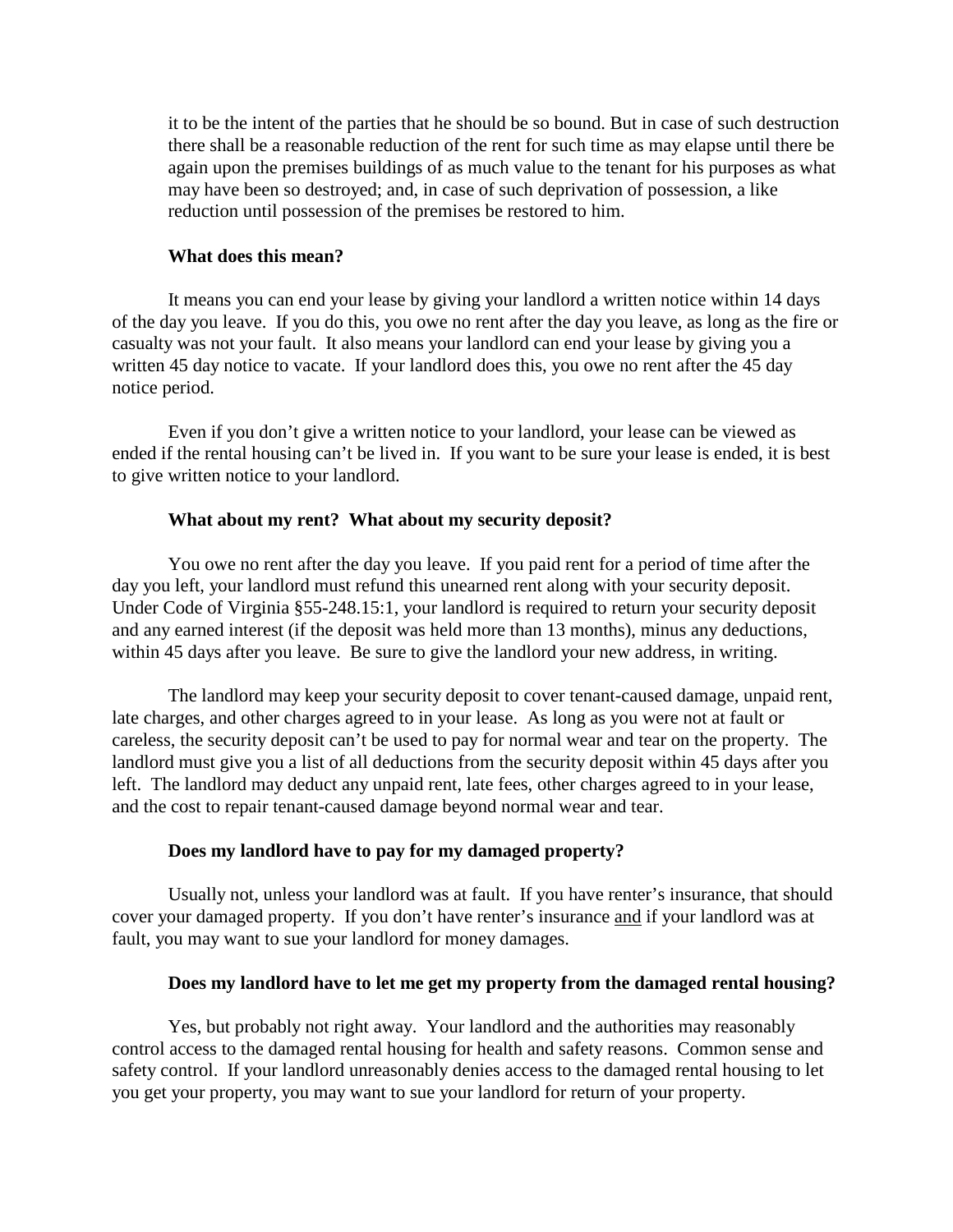#### **Does my landlord have to provide me with another rental unit?**

No. Even if your landlord has other rental housing available, under Virginia law, your landlord is not required to provide you with another rental unit.

#### **What if I have a §8 housing voucher?**

Because your assistance is tied to you, and not to your unit, you may carry your voucher from one landlord to another. You must end your current §8 lease and enter a new §8 lease. Give your old landlord a written notice you are ending the lease and give the §8 agent written notice you have done this. Ask the §8 agent to give you a new voucher that is good for 60 days. After you find a new unit, ask the §8 agent to inspect it to be certain it meets Housing Quality Standards and the rent is fair. If the §8 agent approves the new landlord, the unit, and the lease, you and the new landlord sign a new lease.

#### **What if the landlord can fix the damages to the rental housing so that I can stay?**

Your lease can stay in effect unless and until you give a written notice of termination, or your landlord gives you a written notice to vacate. You don't owe rent for any period of time you can't live in the rental housing due to the damages and the repairs being made. Once you are able to move back in, you start owing rent again.

#### **Does my landlord have to pay for me living elsewhere while fixing the damages?**

No. Because you don't owe rent for any time period you can't live in the rental housing due to the damages and the repairs being made, you should use that money to live elsewhere.

#### **How do I sue my landlord?**

If your landlord fails to refund the unearned rent and your security deposit within 45 days after you left or if you have any other legal claim against your landlord, you can take the landlord to General District Court. If you win, the court can award you your costs and attorney fees.

#### **How do I file a lawsuit in General District Court?**

Virginia has a General District Court in each city and county. You may file a lawsuit for money or return of your property. You can file in the Small Claims Division, where attorneys are not allowed, for up to \$5,000. You can file in the regular division, where attorneys are allowed, for up to \$25,000. You may file in either division on your own, by yourself, without an attorney.

# **How do I file a lawsuit for money, such as a rent refund, my security deposit, and/or money damages?**

For this lawsuit, file a "Warrant in Debt." You will need to state in a few words why the person or business you are suing owes you money. You also need to state the most money you